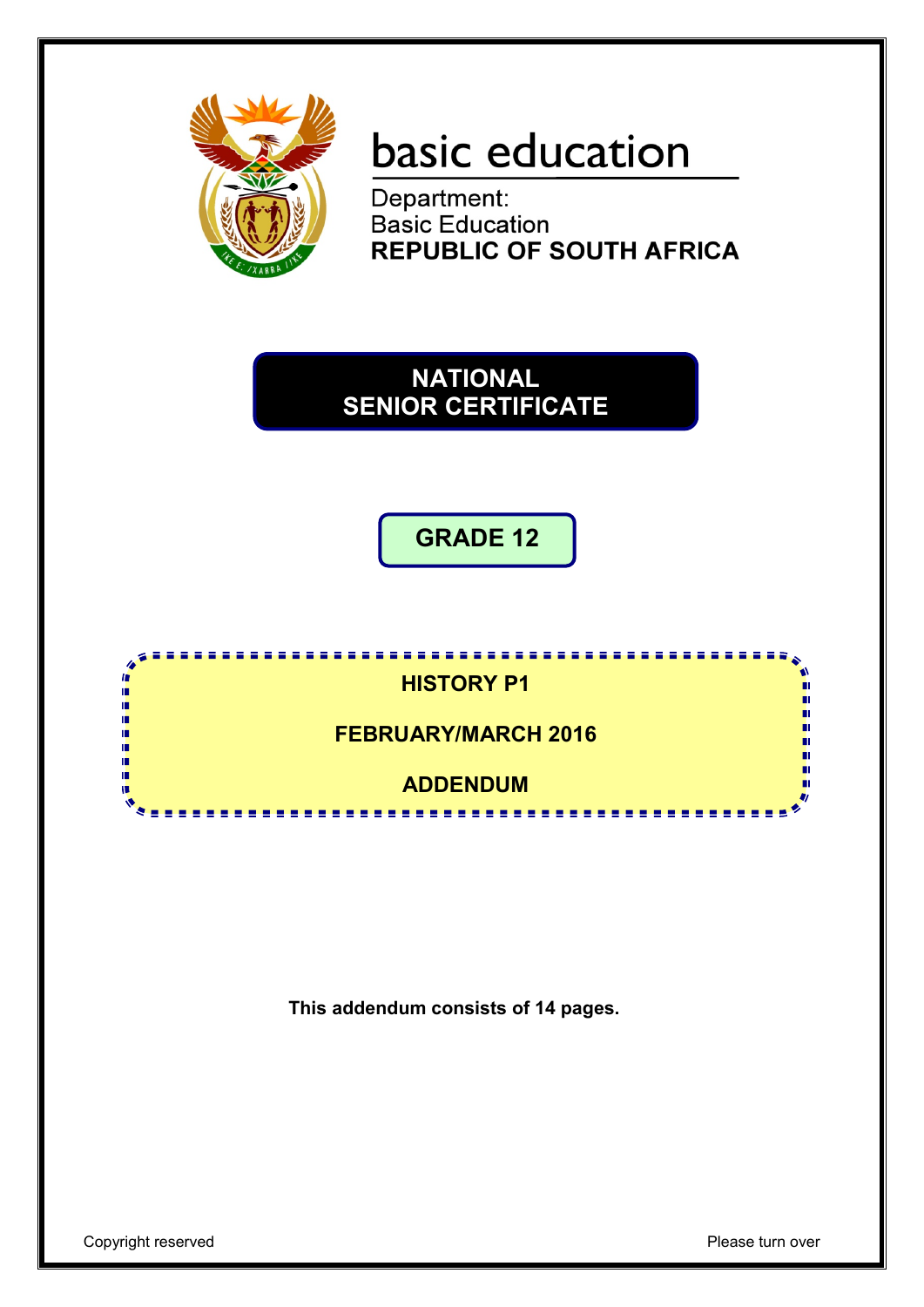# **QUESTION 1: WHY DID THE GERMAN DEMOCRATIC REPUBLIC DECIDE TO BUILD THE BERLIN WALL IN 1961?**

# **SOURCE 1A**

The following source, entitled 'What you should know about the Wall', is taken from a brochure that was published in 1962. It was produced by the East German government and gives the reasons for building the Berlin Wall. It was published in English and was intended for foreign distribution.

[The Wall] was the result of developments of many years' standing in West Germany and West Berlin. Let us recall preceding events: In 1948, a separate currency reform was introduced in West Germany and West Berlin. The West German reactionaries (backward-looking) thereby split Germany and even Berlin into two currency areas.

The West German separatist state was founded in 1949. Bonn (the capital city of West Germany) thereby turned the zonal border into a state frontier.

In 1954 West Germany was included in NATO (the North Atlantic Treaty Organisation).

The decision on the atomic armament of the West German Bundeswehr (German army) was made in 1958. Thus, Bonn continued to aggravate the situation in Germany and **Berlin** 

We have submitted more than one hundred proposals for an understanding on the renunciation (giving up) of atomic armament and on the withdrawal of the two German states from NATO or the Warsaw Treaty. If things had gone according to our proposals the situation in Germany would not have been aggravated (made worse) and, consequently, there would have been no wall ...

We no longer wanted to stand by passively and see how doctors, engineers and skilled workers were induced (encouraged) ... to give up their secure existence in the GDR (German Democratic Republic) to work in West Germany or West Berlin. These and other manipulations cost the GDR annual losses amounting to 3,5 billion marks.

But we prevented something much more important with the wall: West Berlin's becoming the starting point for military conflict.

> [From [http://research.calvin.edu/german-propaganda-archive/schlugs13.htm.](http://research.calvin.edu/german-propaganda-archive/schlugs13.htm) Accessed on 27 February 2015.]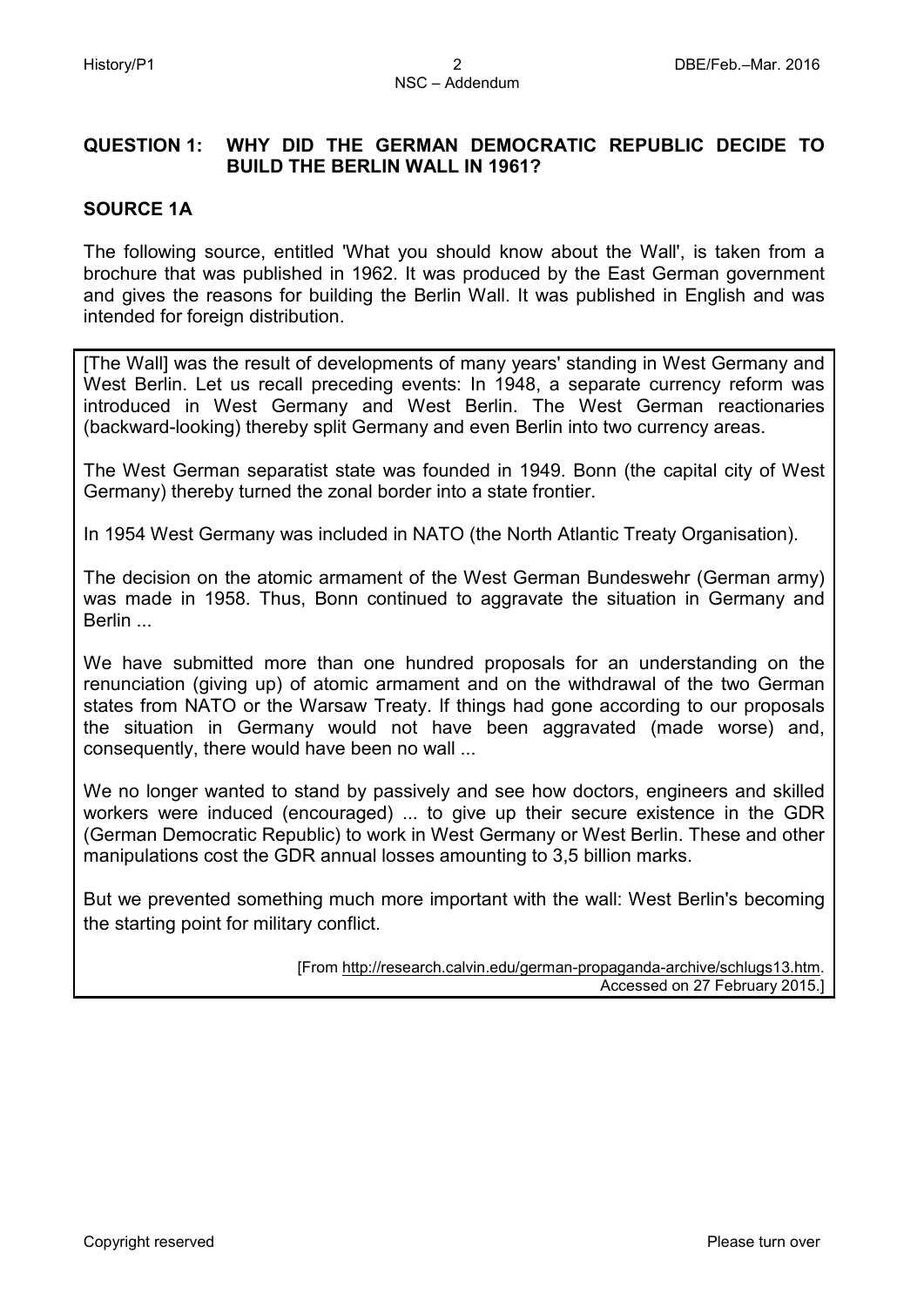# **SOURCE 1B**

This source was written by DF Fleming, an American historian, in 1961. It describes the economic prosperity and political freedom that was evident in West Berlin. It outlines the reasons for the construction of the Berlin Wall.

By 1961, West Berlin was a glittering outpost of capitalism, luxurious (rich) by comparison to East Berlin, prosperous (successful), bustling (busy). The United States had poured \$600 million into West Berlin. West Germany had also contributed heavily to making it a shining example of our way of life ...

The economic comparison was damaging enough, but the comparison between individual liberties in West Berlin and the regimented, tight police controls around it was still worse. The contrast led 300 000 East Germans each year to disappear into West Berlin and be flown out to West Germany. Mostly they were young, talented, educated and professional people, a drain which could not be endured indefinitely (forever) ... Since 1949, 3 million people had gone through the escape hatch (exit) and the population was declining.

West Berlin also contained the greatest combination of espionage (spy or secret service) agencies ever assembled in one place. It was an almost unbelievable windfall (for the West) to be able to pursue missions of modern 'intelligence', including sabotage (damage), 110 miles (200 kilometres) deep in 'the enemy's territory'. Western radio stations and all other propaganda arms had the same advantage.

For all these reasons West Berlin was like a deep running sore (a dangerous wound) to the East.

[From *The Cold War and its Origins* by DF Fleming]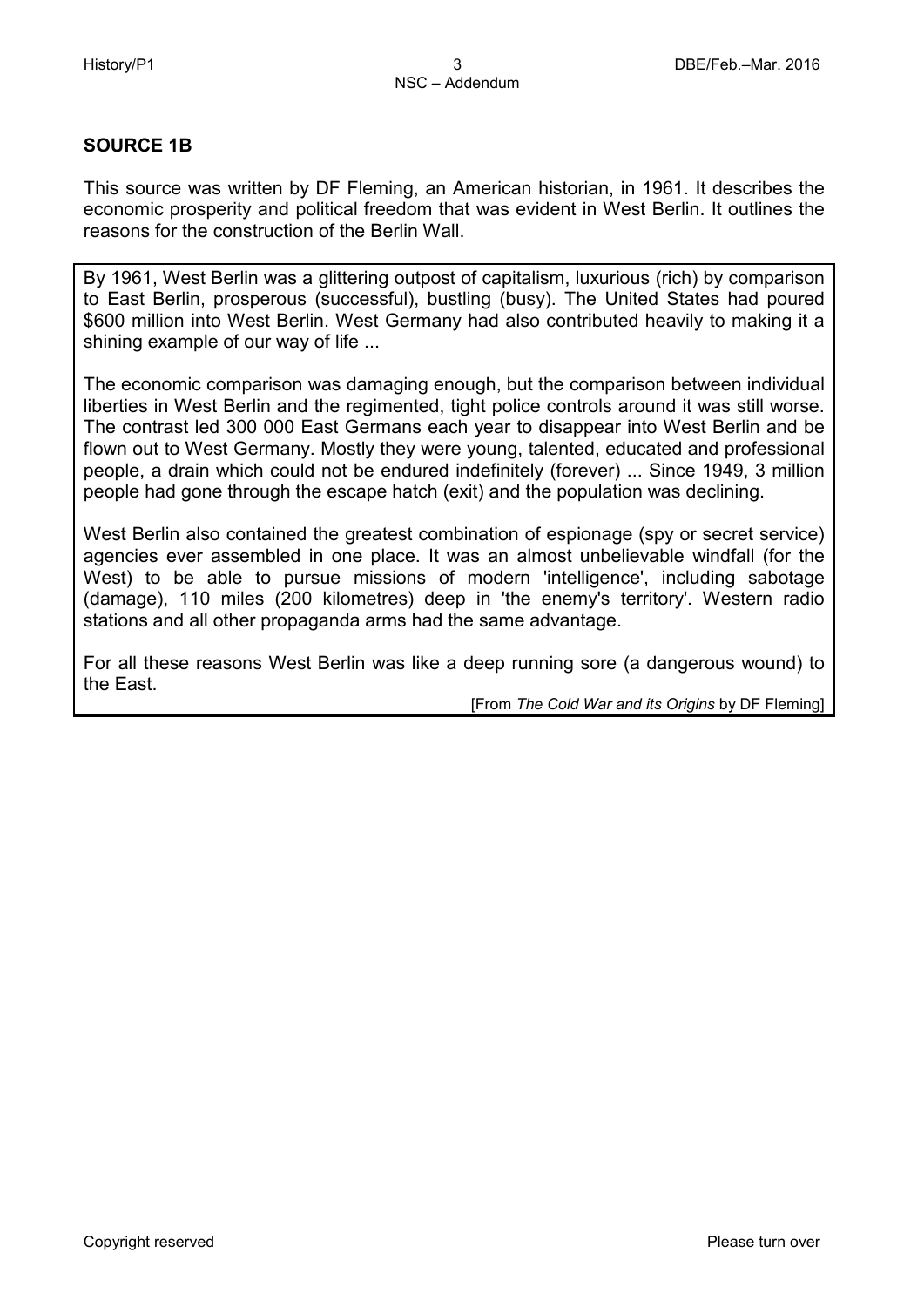# **SOURCE 1C**

This cartoon was published in an East German magazine, *Eulenspiegel*, in 1961, before the Berlin Wall was built. It shows an East German worker flying to West Berlin in search of a better life. The message in the speech bubble has been translated and re-typed for clarity.

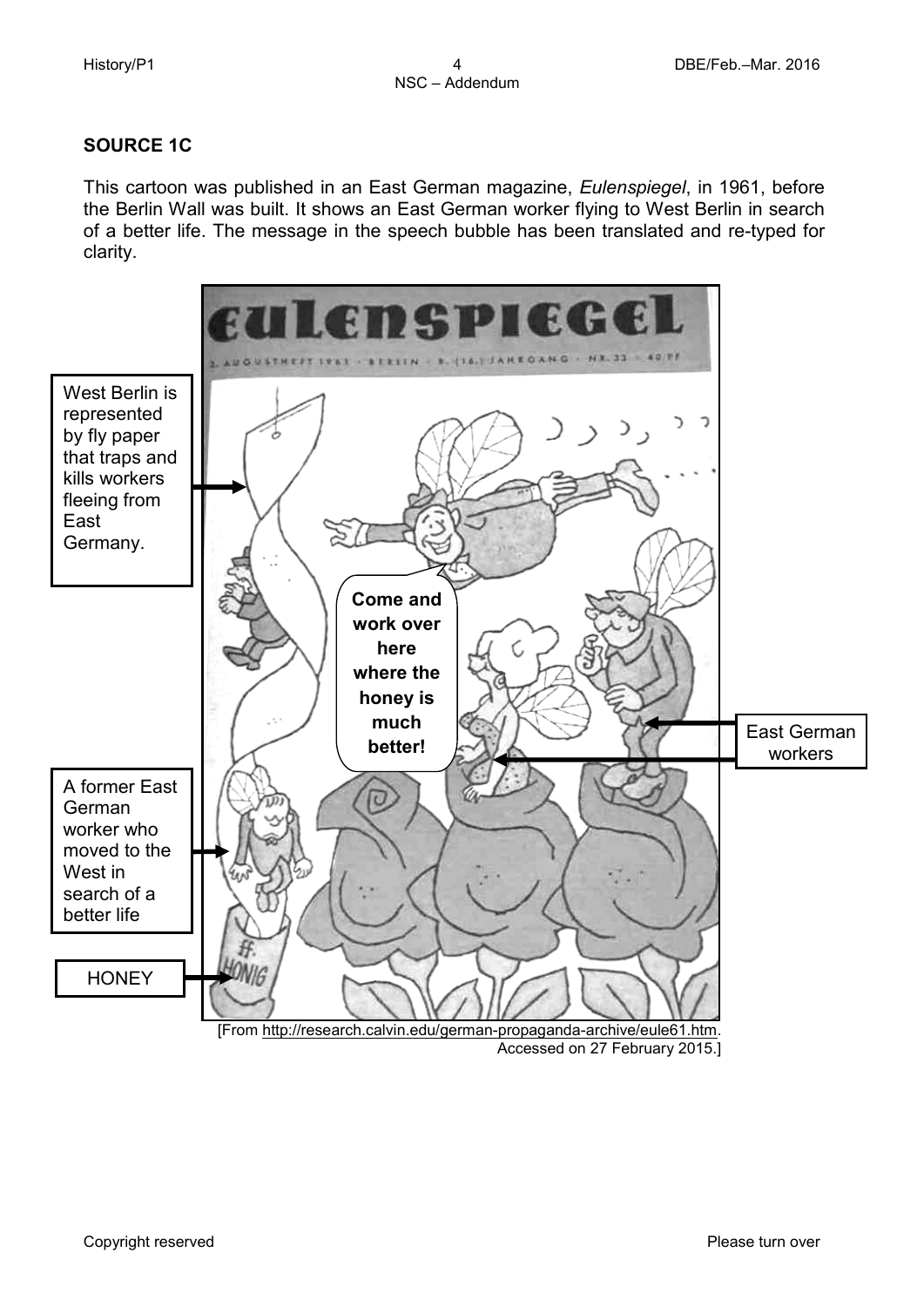# **SOURCE 1D**

This extract focuses on the short-term reasons for East Germany's decision to build the Berlin Wall.

... The forced collectivisation policy (a policy of taking private land into state ownership) in East Germany was disastrous (terrible) and there was consequently a massive rise in the number of refugees fleeing westwards through the open frontier in Berlin.

In 1960, 199 000 fled and in the six months up to June 1961 a further 103 000. By June 1961 reports were pouring into government offices from the *Stasi* (the East German secret police) of unrest and discontent in the factories …

The torrent (flood) of refugees this policy caused made the closure of the frontier in Berlin inevitable if the GDR was not to collapse. Ulbricht (the East German leader) finally achieved the go-ahead for this at the meeting of the Warsaw Pact states (the USSR and its allies in Eastern Europe) on 3 to 5 August 1961.

The operation was well planned by Honecker, the minister in charge of security, and was carried out in the early hours of 13 August. Initially, the 'anti-fascist protective wall' (the name given to the Berlin Wall by East German authorities) consisted mainly of barbed wire, but this was rapidly replaced by a more permanent concrete structure.

[From *Germany from Defeat to Partition 1945–1963* by D Williamson]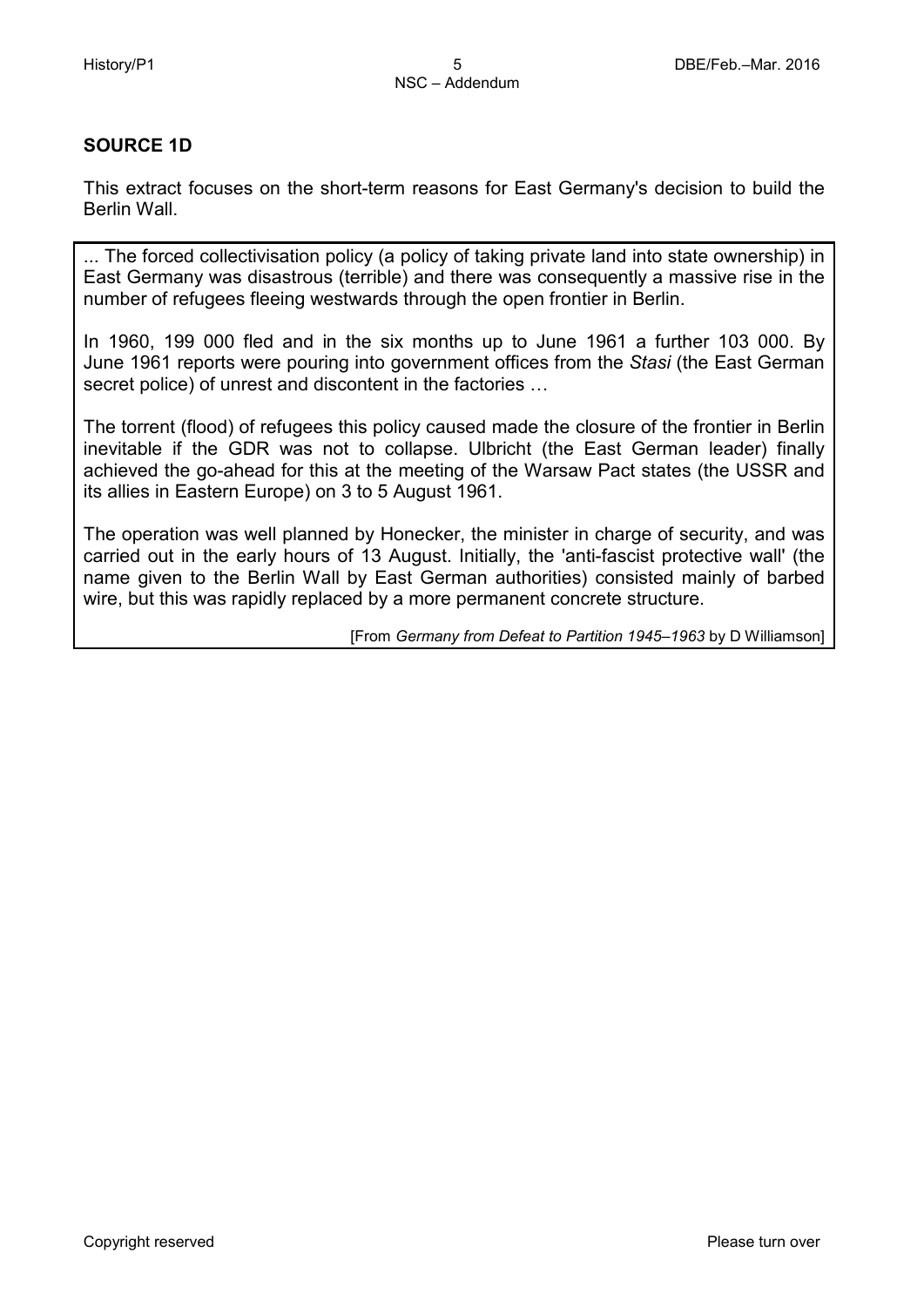# **QUESTION 2: WHY DID SOUTH AFRICA AND CUBA BECOME INVOLVED IN THE COLD WAR IN ANGOLA AFTER 1975?**

# **SOURCE 2A**

This source focuses on a speech that was delivered by the South African Prime Minister, BJ Vorster, in the House of Assembly in 1976. Vorster outlined the reasons for South Africa's intervention in the Cold War in Angola.

In the House of Assembly in January 1976 Vorster (South Africa's Prime Minister) placed the blame for South Africa's intervention in Angola squarely on the shoulders of the Russians and Cubans: 'Our involvement was the effect of Russian and Cuban intervention. If they did not enter Angola, if they did not take part in this affair, if they did not try to subvert (undermine) the whole of Angola and to suppress (contain) its people, South Africa would never have entered Angola at all ... We went in to chase Cuba and the MPLA away from the dams (Ruacana and Calueque).'

It can hardly be doubted that the support which the Russians and the Cubans gave to the MPLA in the form of arms and training contributed in some measure to motivating South Africa's intervention, but it is unlikely that it was as crucial a reason as Vorster implied. It was Swapo, not the Cubans and the MPLA, who threatened the two dams between Ruacana and Calueque. The main reason for South Africa's intervention in Angola was not the presence of Russians and Cubans, but the desire (longing) to prevent a hostile MPLA government from taking control. When South African troops began to invade Angola early in October, there were hardly any Russians and very few Cubans in the country.

There is also evidence that President Kaunda of Zambia and President Mobutu of Zaire, neither of whom favoured the MPLA, welcomed South Africa's support for the FNLA and UNITA.

... South Africa's actions drew her progressively (more and more) deeper into the Angolan war ... General Hendrik van den Bergh was sent to France to purchase weapons to the value of R20 million for the FNLA and UNITA ... South African instructors began to train FNLA and UNITA soldiers in southern Angola.

[From *South Africa in the 20th Century* by BJ Liebenberg and SB Spies (editors)]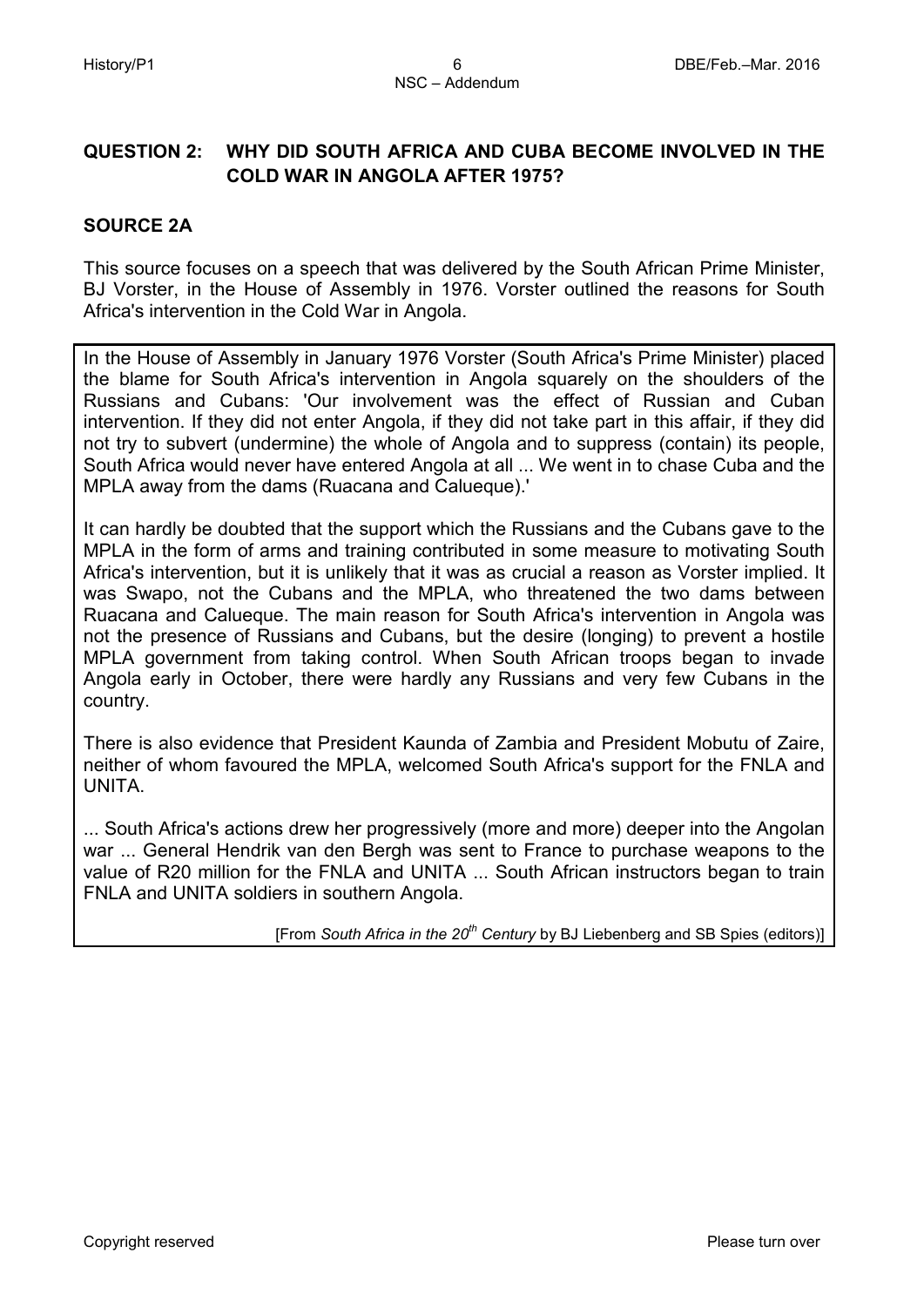# **SOURCE 2B**

The following cartoon by Thomas Wright, an American artist, appeared in the *Miami News.* It was reprinted in the *Washington Post* on 7 December 1975. The cartoon depicts the involvement of the USSR and Cuba in Angola during the first phase of the Angolan Cold War, which was fought from 1975 to 1976.

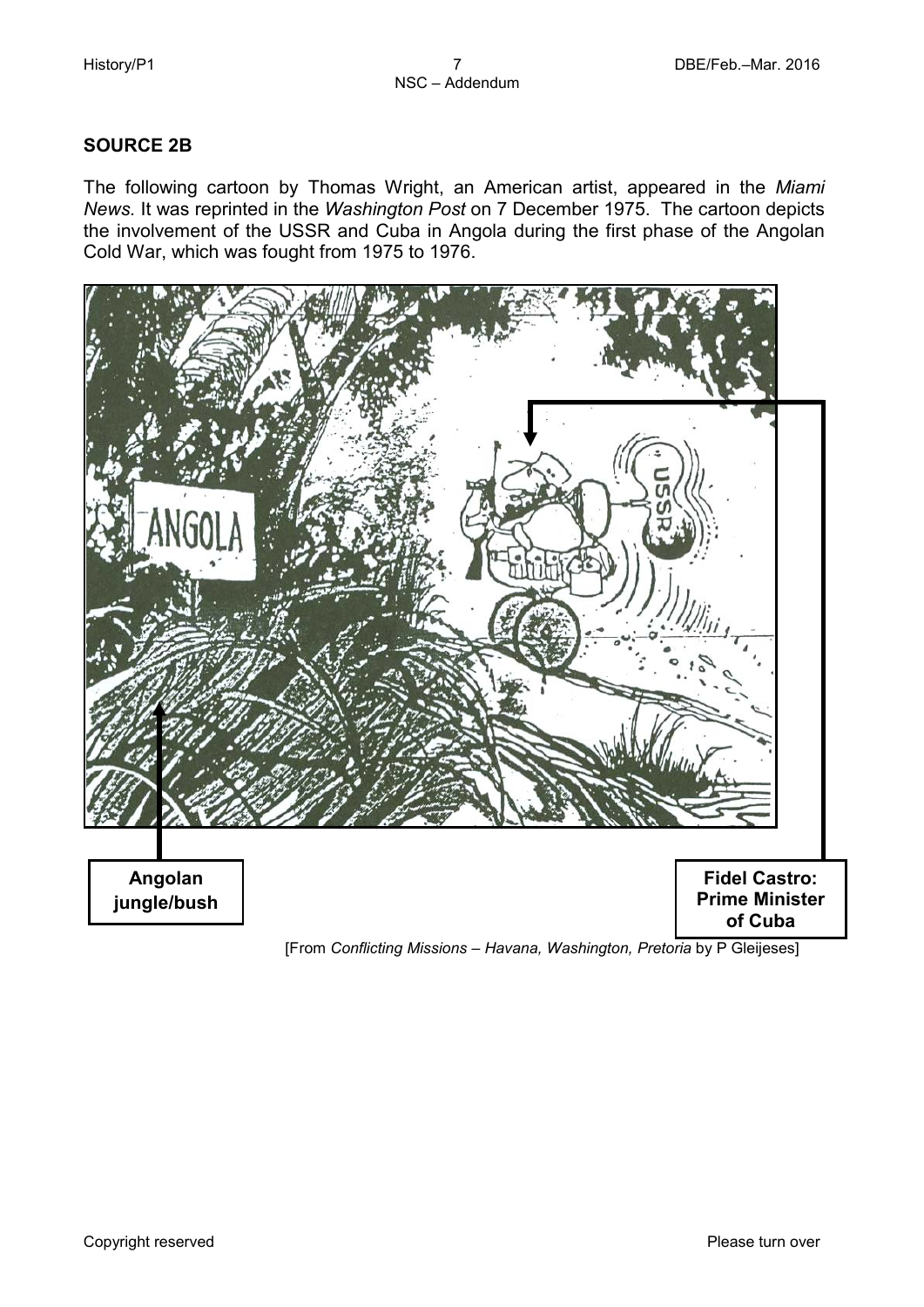#### **SOURCE 2C**

This source focuses on an interview between the South African Prime Minister, BJ Vorster, and an American journalist, Arnaud de Borchgrave. The interview was about South Africa's decision to intervene in the Cold War in Angola. It was published in *Newsweek* on 17 May 1976.

South Africa, waiting for the Cubans to roll southwards into the vacuum that its withdrawal had left, was bitter about the failure of the West and secret black African allies to give open support. Pieter Botha (South Africa's defence minister), John Vorster and 'high officials' in Cape Town began to tell senior South African journalists that South Africa had intervened in Angola at the urging (insistence) of the United States and certain black African countries, particularly Zambia and Zaire ...

And an interview at the time between Vorster and senior *Newsweek* journalist, Arnaud de Borchgrave, went like this:

**De Borchgrave:** Would it be accurate to say that the US solicited (requested) South Africa's help to turn the tide against Russians and Cubans in Angola during last fall (autumn)?

**Vorster:** I do not want to comment on that. The US government can speak for itself. I am sure you will appreciate that I cannot violate (go against) the confidentiality of government-to-government communications. But if you are making the statement, I won't deny it.

**De Borchgrave:** Would it also be accurate to say that you received the green light from Kissinger for a military operation in Angola and that at least six moderate black African presidents had given you their blessing for the same operation?

**Vorster:** If you say that of your own accord, I will not call you a liar.

[From *Jonas Savimbi – A Key to Africa* by F Bridgland]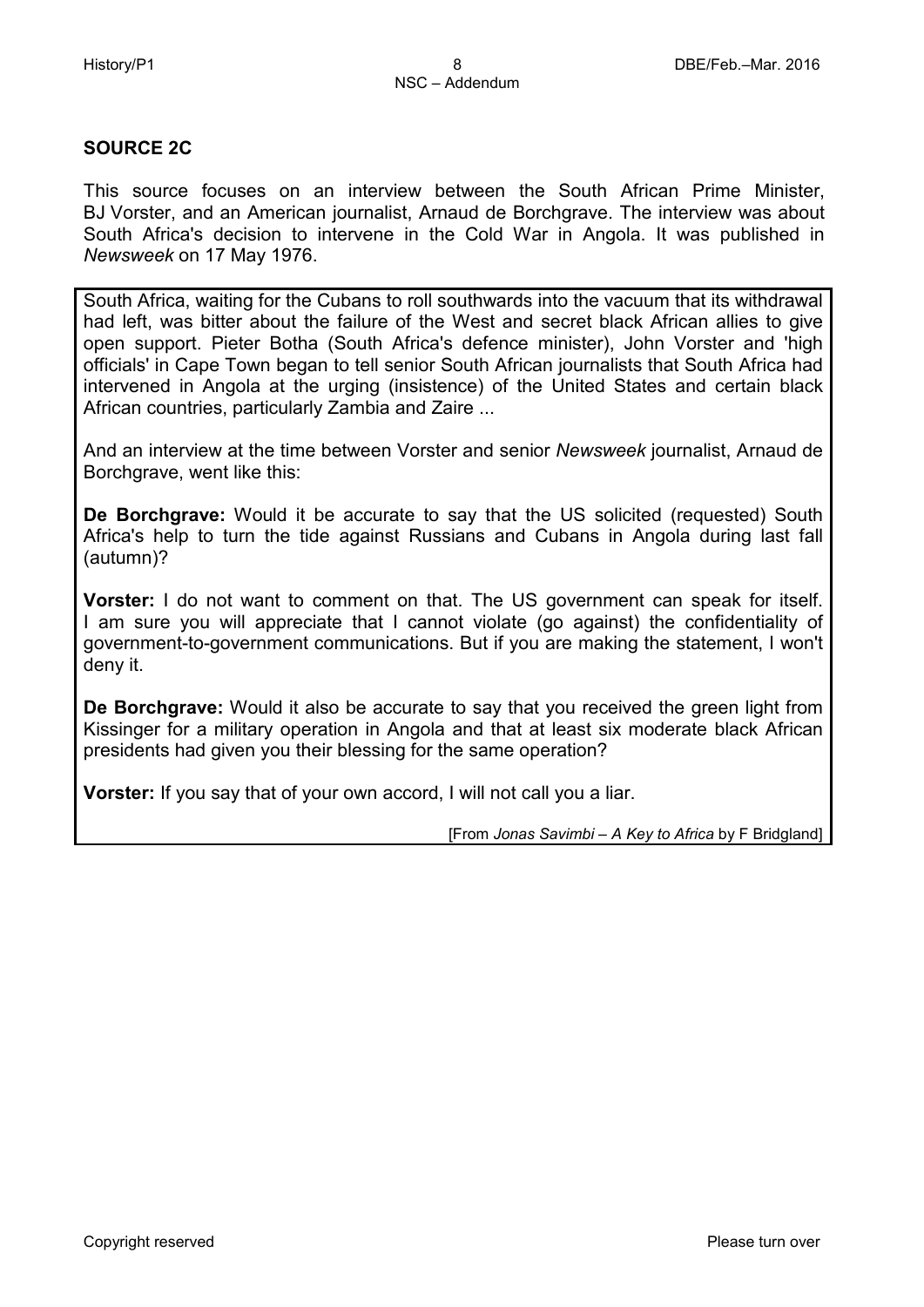# **SOURCE 2D**

This is an extract from a speech delivered by Fidel Castro on 19 April 1976. It focuses on the reasons for Cuba's involvement in the Cold War in Angola.

Instigated (started) by the United States, regular troops from Zaire entered Angolan territory in the summer of that same year (1975), while South African military forces occupied the Cunene area in the month of August and sent arms and instructors to UNITA bands.

At that time there wasn't a single Cuban instructor in Angola. The first material aid and the first Cuban instructors reached Angola at the beginning of October, at the request of the MPLA, when Angola was openly invaded by foreign forces. However, no Cuban military unit was sent to Angola to participate directly in the fight, nor was that projected.

On 23 October 1975, also instigated (started) by the United States, South African regular army troops, supported by tanks and artillery, invaded Angolan territory across the Namibian border and penetrated deeply into the country, advancing between sixty and seventy kilometres a day. On 3 November they had penetrated more than five hundred kilometres into Angola ...

On 5 November 1975, at the request of the MPLA, the leadership of our party decided to send with great urgency a battalion of regular troops with antitank weapons to help the Angolan patriots (loyalists) resist the invasion of the South African racists. This was the first Cuban troop unit sent to Angola.

[From *Cuba & Angola – Fighting for Africa's Freedom and Our Own* by MA Waters (ed.)]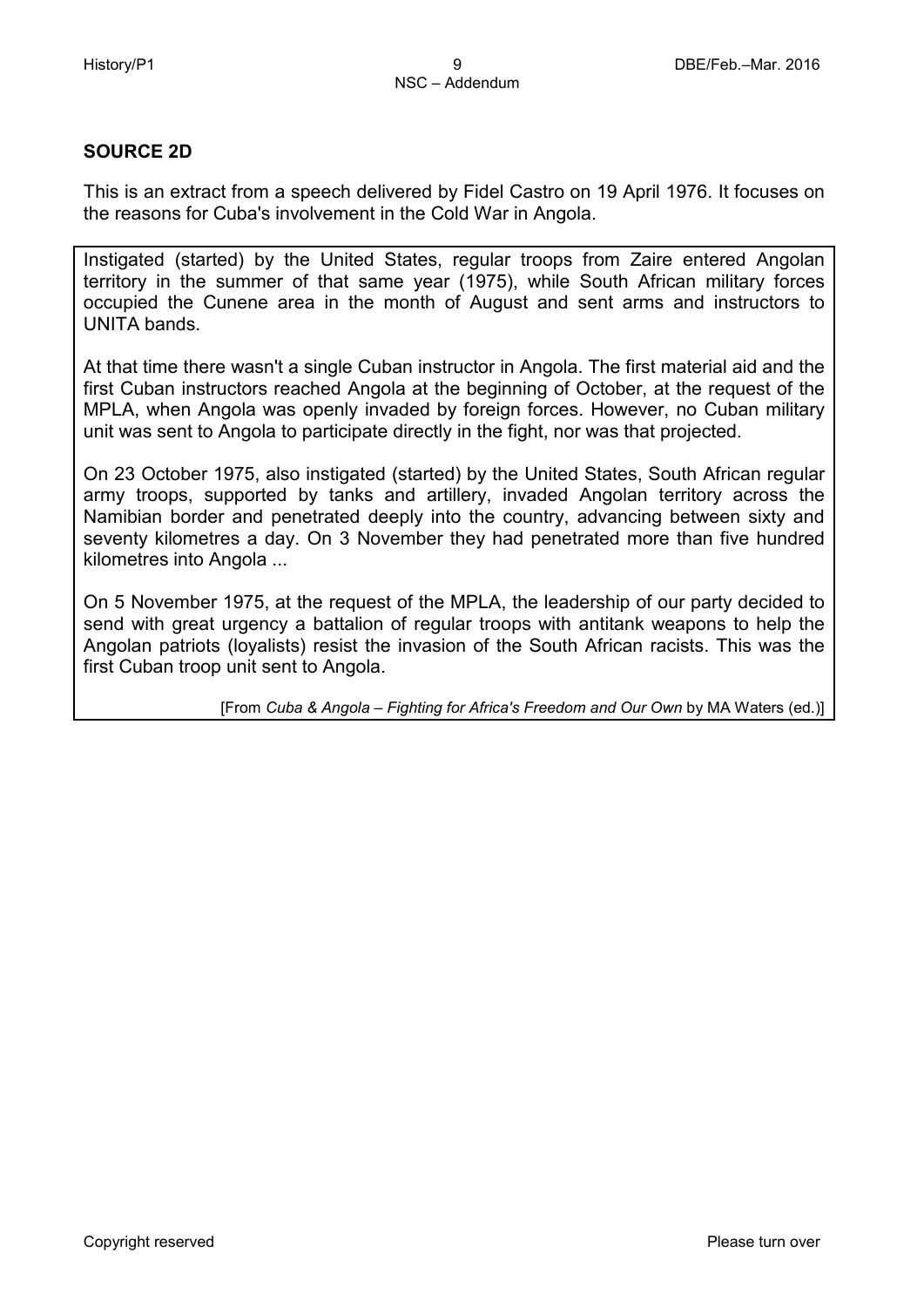# **QUESTION 3: HOW DID AMERICANS REACT TO THE INTEGRATION OF CENTRAL HIGH SCHOOL IN LITTLE ROCK, ARKANSAS, IN 1957?**

#### **SOURCE 3A**

This source appeared in a bulletin that was issued by the principal of Central High School on 25 September 1957. It was titled 'What Should Students Do' and provided guidelines on how students should conduct themselves at school during the process of school integration.

This is the second bulletin to read without discussions in your home room. Last night the Federal Court ordered the Board of Education to begin today the integration of white and Negro**\*** (African-American) pupils at this high school level, according to the plan of limited integration approved by the court and sustained on appeal. This Federal Court-approved plan recognised the responsibility of the Board of Education to preserve the high quality of education in our schools. In order to carry out the directions of the Court, a group of qualified Negro pupils have been enrolled in Central High School this year. These students may be in attendance today, or at any future time. As a student of Central High School you have certain duties to yourself, and your community. You should know your responsibilities.

You have a responsibility to yourself:

- (a) Your first and immediate job is to get an education of the highest quality possible. Any disorder, confusion, disagreement or quarrelling at or around school will interfere with classroom work. Such disorder, disorderly gatherings or excitement anywhere will make it hard for you to study. For the sake of your progress in school, refuse to be drawn into any disputes or disputing groups.
- (b) Any person interfering by word or action with the orderly carrying out of a direction from the Federal Court may be judged in contempt of the Court and will be subject to arrest and prosecution by the Federal Government. This is a serious offense and is punishable by a fine, imprisonment or both. Any name-calling, demonstrations or similar disorder could be interpreted as contempt of the court. This is no light matter.

You have a responsibility to your school:

Central High School has a reputation as one of the leading public high schools of the nation. It is important to each of us to keep it in that position. We can do that if each pupil and teacher will go quietly about our business here at school – learning and teaching. There must be no 'incidents' at school.

Jess W Matthews, principal

[From *Facing History and Ourselves Teaching Guide* by Facing History and Ourselves National Foundation, Inc.]

#### **\*Negro: A derogatory (offensive) term used to refer to African-Americans**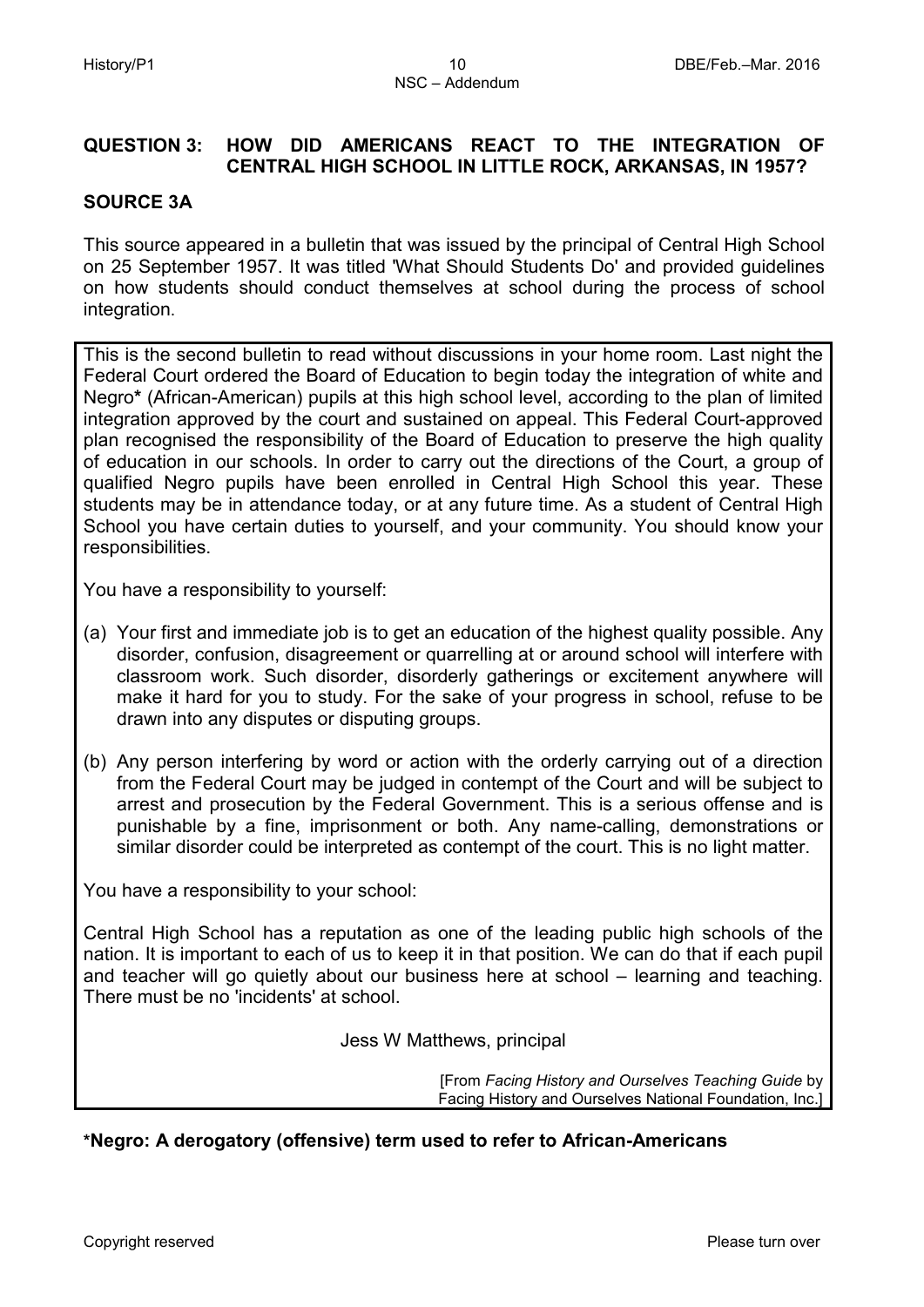# **SOURCE 3B**

This photograph shows part of a group of about 60 to 75 white American students who marched out of Central High School on 3 October 1957. They were against the process of school integration.



[From [http://www.apimages.com/metadata/Index/Watchf-AP-A-AR-USA-APHS138229-African-American-](http://www.apimages.com/metadata/Index/Watchf-AP-A-AR-USA-APHS138229-African-American-%20%20%20%20%20%20%20%20%20%20%20%20%20%20%20%20%20%20%20%20%20%20%20%20%20%20%20%20%20%20%20%20%20%20/894c1234054f4e4eaf3227726557cf07/6/1)  [/894c1234054f4e4eaf3227726557cf07/6/1.](http://www.apimages.com/metadata/Index/Watchf-AP-A-AR-USA-APHS138229-African-American-%20%20%20%20%20%20%20%20%20%20%20%20%20%20%20%20%20%20%20%20%20%20%20%20%20%20%20%20%20%20%20%20%20%20/894c1234054f4e4eaf3227726557cf07/6/1) Accessed on 28 January 2015.]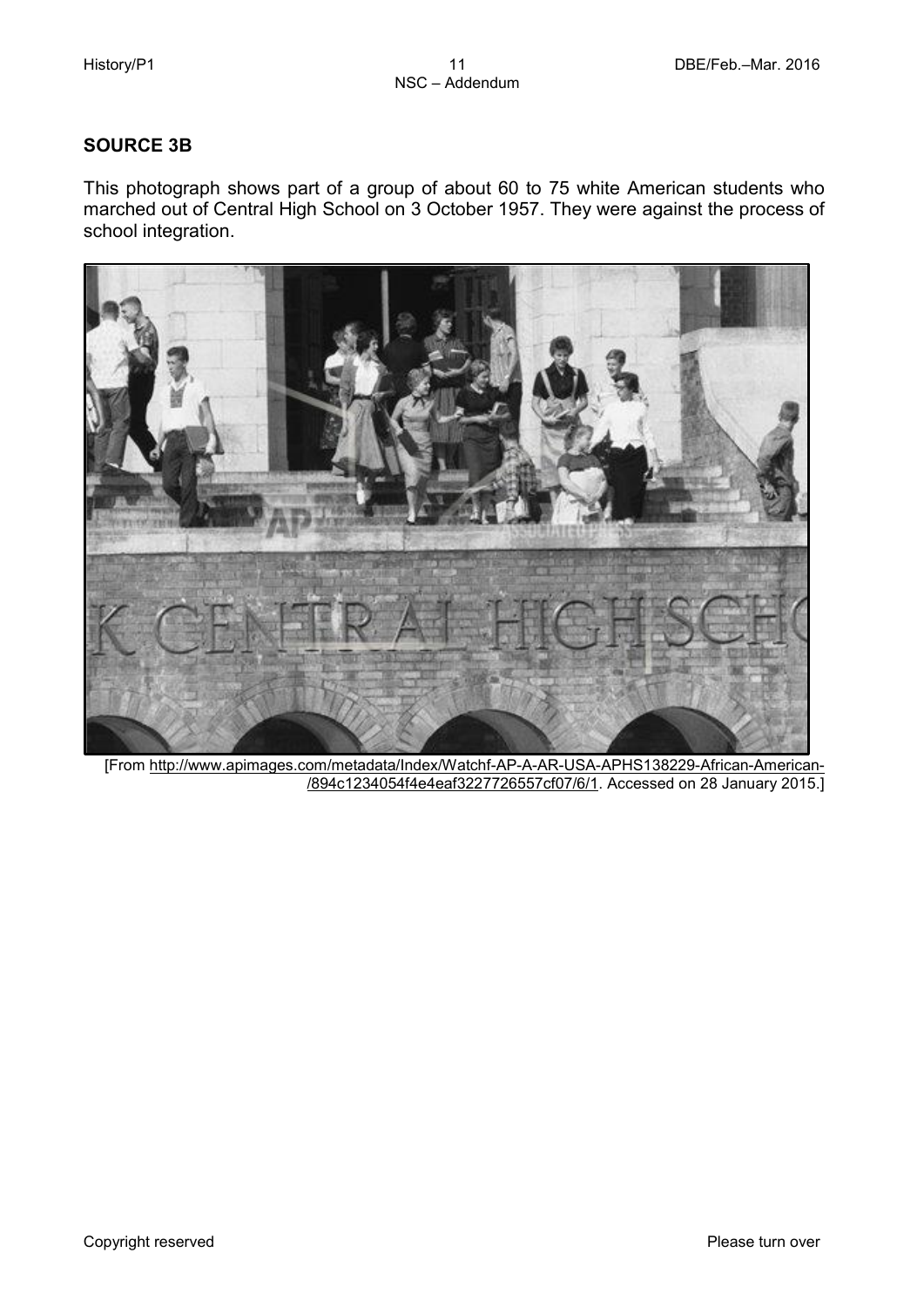# **SOURCE 3C**

This is an extract from an article entitled 'Fear is Portable' by Terrence J Roberts, who was one of the Little Rock Nine. It focuses on his experiences in the Mathematics (Algebra) class at Central High School in 1957.

Algebra class was a haven for me. The teacher, Mrs Helen Conrad, let it be known from the first day that she would not tolerate no nonsense from anyone who opposed my presence. She was emphatic (forceful) about it and the class responded accordingly.

It was at this class also that I met Robin Woods, a white student who shared her textbook with me. Since my books and other school supplies were routinely destroyed by fellow students, I would come to class often with no supplies. Robin simply pulled her desk next to mine and we shared her book, an act that did not win her friends or favour.

Her act of kindness was interpreted as a violation of the social code that outlawed any contact between black students and white students, especially black males and white females.

Students who befriended any of the nine of us were labelled 'nigger\* lovers' and shunned by those who wanted to preserve the old order.

Robin did not allow that kind of thinking to interfere with her choices.

[From *Facing History and Ourselves Teaching Guide* by Facing History and Ourselves National Foundation, Inc.]

#### **\*Nigger: A derogatory (offensive) term used to refer to African-Americans**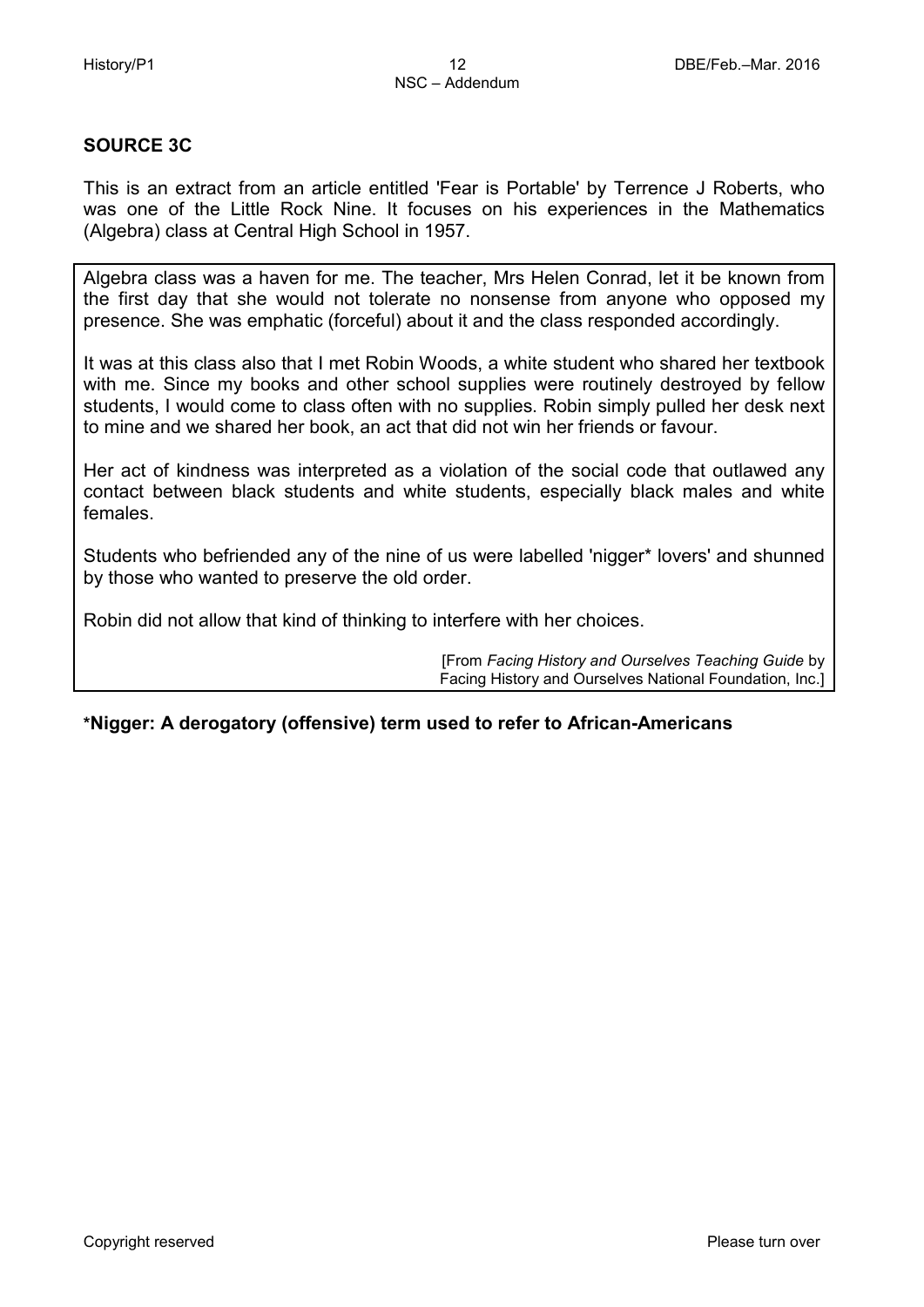## **SOURCE 3D**

This is an account by Ernest Green (one of the Little Rock Nine). He outlines his experiences at the graduation ceremony that was held at Central High School in 1958. Green was the first African-American student to graduate from Central High School.

Graduation was the end of May. I had been there nine months and had thought that all I needed to do was to graduate, just get out of there, so that it would be impossible for white people to say that nobody black had ever graduated from Central High School ...

At the graduation ceremony, one of the guests was Martin Luther King. He was speaking in Pine Bluff, Arkansas, at the black college there. And he came up to sit with my mother and Mrs Bates and a couple of other friends in the audience. I figured all I had to do was walk across that big huge stage, which looked the length of a football field. I kept telling myself I just can't trip, with all those cameras watching me. But I knew that once I got as far as that principal and received that diploma, that I had cracked the wall.

There were a lot of claps for the students. They talked about who had received scholarships, who was an honor student, and all that as they called their names off. When they called my name there was nothing, just the name, and there was this eerie (strange) silence. Nobody clapped. But I figured they didn't have to. Because after I got that diploma, that was it. I had accomplished what I had come for.

[From Voices *of Freedom – An Oral History of the Civil Rights Movement from the 1950s through the 1980s* by H Hampton and S Fayer]